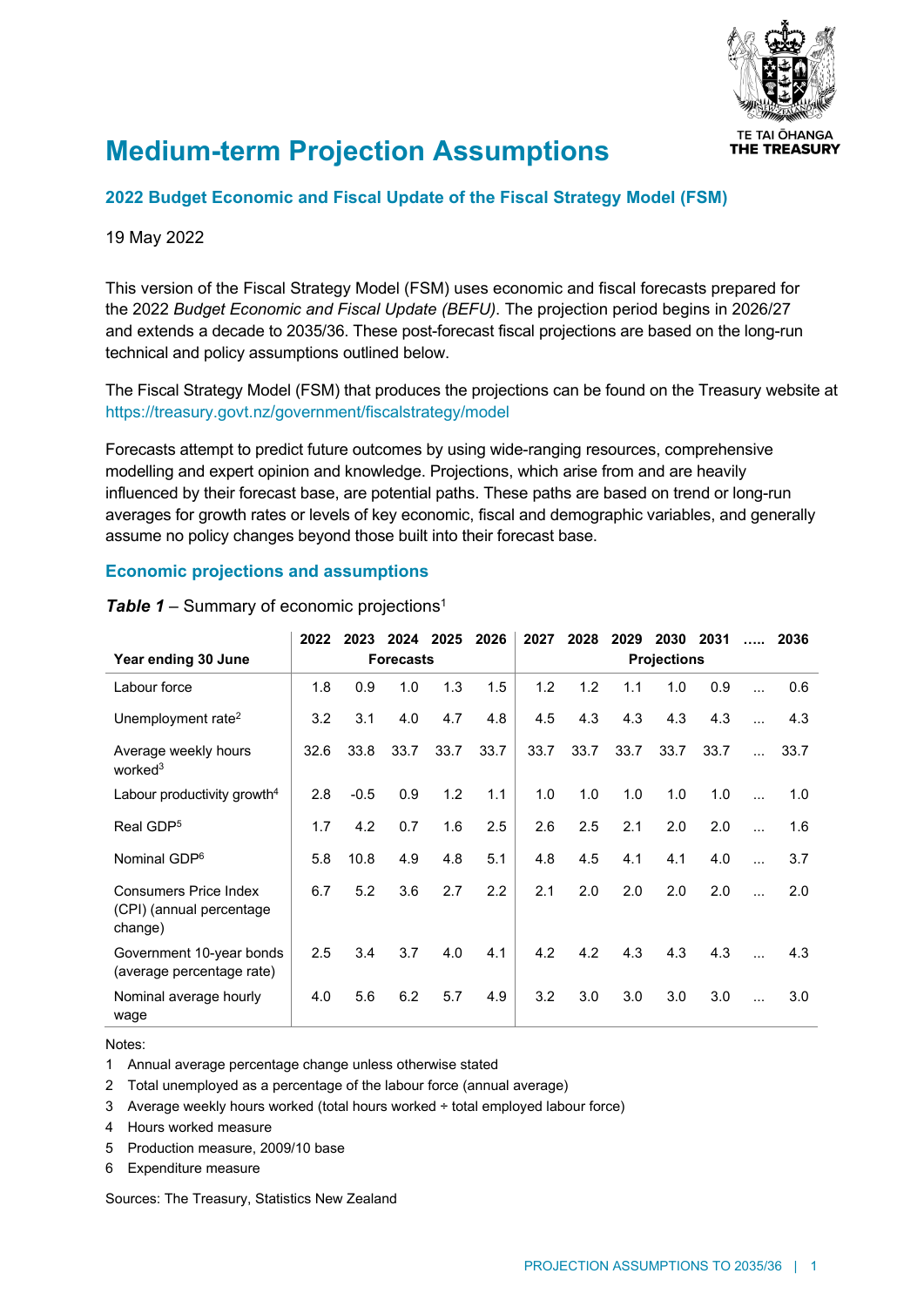Most economic variables are close to their assumed long-run trend growth rates or levels by the end of the forecast. If they differ from this assumption by the final forecast year, then they are transitioned to attain it over the early projected years. The annual convergence rate assumed is based on recent actual and forecast performance. The five economic variables for which stable assumptions are made and the projected year in which they attain these in the 2022 BEFU FSM are displayed below.

| <b>Economic variable</b>                                         | <b>Stable assumption</b> | <b>End-of-forecast value</b> | Projected year attained |
|------------------------------------------------------------------|--------------------------|------------------------------|-------------------------|
| Unemployment rate                                                | 4.25%                    | 4.80%                        | 2027/28                 |
| Average weekly hours worked                                      | 33.7                     | 33.7                         | 2026/27                 |
| Labour productivity annual growth                                | 1.0%                     | 1.1%                         | 2027/28                 |
| Consumers Price Index (CPI)<br>annual growth (inflation measure) | 2.0%                     | $2.2\%$                      | 2027/28                 |
| Government 10-year bond annual<br>return rate                    | 4.3%                     | 4.1%                         | 2029/30                 |

Source: The Treasury

Projected real GDP grows from its forecast base via the annual combined change in the size of the employed labour force, the average hours they work and their productivity. Once the latter two variables, as well as the unemployment rate, stabilise in projected years the only variation in projected real GDP arises from that of the labour force. Statistics New Zealand's population and labour force projections are used in projecting out the labour force's size and annual growth.

Growth in nominal GDP in each projected year is achieved by adding CPI-based inflation to the real GDP growth. The long-run stable assumption for CPI inflation of 2 per cent per year matches the midpoint of the band set in remit for the Monetary Policy Committee. Nominal GDP growth is used to project many fiscal variables, including tax revenue. It is also the denominator for most major fiscal indicators, such as net core Crown debt to GDP.

#### **Fiscal projections and assumptions**

Fiscal projections have changed from those published as part of the 2021 *Half Year Economic and Fiscal Update* (HYEFU) version of FSM. This reflects changes in the economic and fiscal forecast bases of the projections.

Further changes have been made to this 2022 BEFU version of the FSM because the structure of the fiscal forecasts has changed in order to produce the new net debt measure, which includes Crown entity borrowings, advances and New Zealand Superannuation Fund (NZSF) assets. This has required some modelling changes to the FSM so that it can project out this new debt measure. This has made, for the majority of fiscal variables in the model, no difference relative to how they had been projected in the FSM prior to these changes. In a few cases there have been very small changes to projected values, in the range of a 0.1 per cent difference, or even less, by the final projected year. These small differences in the projections have arisen because of forecast data related to the NZSF's financial assets and liabilities being divided up differently now to match components of the new net debt measure. This, in turn, has required some changes to the way in which these NZSF assets and liabilities are projected, although the overall closing balance of the NZSF has not altered due to these modelling adaptations. Incorporating the new net debt variable, and fiscal variables related to it, has also led to some changes in the layout of the main modelling worksheet.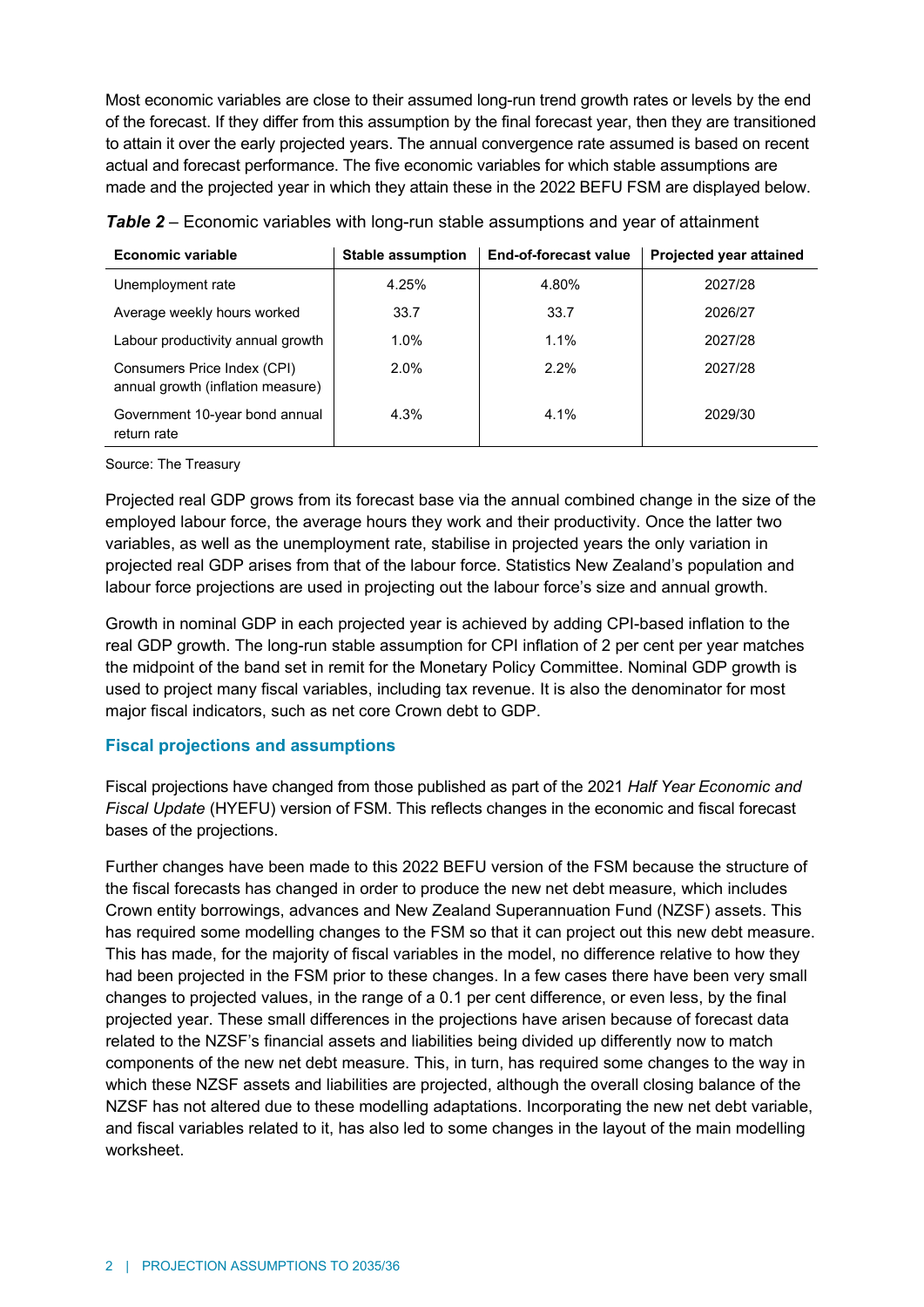|                                                      | 2022             | 2023   | 2024 2025 |      | 2026               | 2027 | 2028 | 2029 | 2030 | 2031 | 1.1.1.1   | 2036   |
|------------------------------------------------------|------------------|--------|-----------|------|--------------------|------|------|------|------|------|-----------|--------|
| Year ending 30 June                                  | <b>Forecasts</b> |        |           |      | <b>Projections</b> |      |      |      |      |      |           |        |
| Core Crown revenue                                   | 31.2             | 31.3   | 31.5      | 31.8 | 32.2               | 32.1 | 32.0 | 31.9 | 31.8 | 31.7 |           | 31.2   |
| Core Crown expenses                                  | 35.4             | 31.6   | 31.1      | 30.4 | 29.8               | 29.7 | 29.7 | 29.7 | 29.7 | 29.7 |           | 29.5   |
| Core Crown residual cash                             | $-8.8$           | $-7.3$ | $-2.2$    | 1.8  | 3.8                | 0.2  | 0.4  | 0.4  | 0.4  | 0.4  | $\ddotsc$ | 0.7    |
| Total Crown revenue                                  | 37.5             | 37.9   | 38.3      | 38.7 | 39.8               | 39.8 | 39.7 | 39.7 | 39.6 | 39.5 | $\ddotsc$ | 39.0   |
| <b>Total Crown expenses</b>                          | 42.7             | 39.5   | 38.8      | 38.0 | 38.2               | 38.3 | 38.3 | 38.5 | 38.6 | 38.8 |           | 39.1   |
| Total Crown OBEGAL <sup>1</sup>                      | $-5.2$           | $-1.7$ | $-0.6$    | 0.6  | 1.5                | 1.5  | 1.3  | 1.1  | 0.8  | 0.5  | $\sim$    | $-0.1$ |
| <b>Total Crown operating</b><br>balance <sup>2</sup> | $-7.7$           | $-0.4$ | 0.8       | 2.1  | 3.0                | 3.0  | 2.9  | 2.7  | 2.5  | 2.2  |           | 1.7    |
| Net debt $3$                                         | 16.9             | 18.7   | 19.9      | 17.3 | 15.0               | 13.0 | 10.9 | 9.0  | 7.2  | 5.4  | $\ddotsc$ | $-3.1$ |
| Net core Crown debt <sup>4</sup>                     | 36.9             | 40.8   | 41.2      | 37.5 | 31.9               | 30.1 | 28.4 | 26.8 | 25.2 | 23.8 | $\ddotsc$ | 16.7   |
| <b>Total Crown net worth</b>                         | 36.0             | 32.1   | 31.5      | 32.1 | 33.6               | 35.0 | 36.4 | 37.6 | 38.6 | 39.3 | $\ddotsc$ | 41.6   |
| Net worth attributable to the<br>Crown <sup>5</sup>  | 34.2             | 30.5   | 29.9      | 30.6 | 32.1               | 33.5 | 34.9 | 36.1 | 37.1 | 37.8 |           | 40.1   |

Notes:

1 Operating balance before gains/(losses)

2 Excludes minority interests

3 Includes Crown entity borrowings and financial assets of the NZS Fund and core Crown advances

4 Excludes financial assets of the NZS Fund and core Crown advances and excludes Crown entity borrowings

5 Excludes assets and liabilities belonging to minority interests